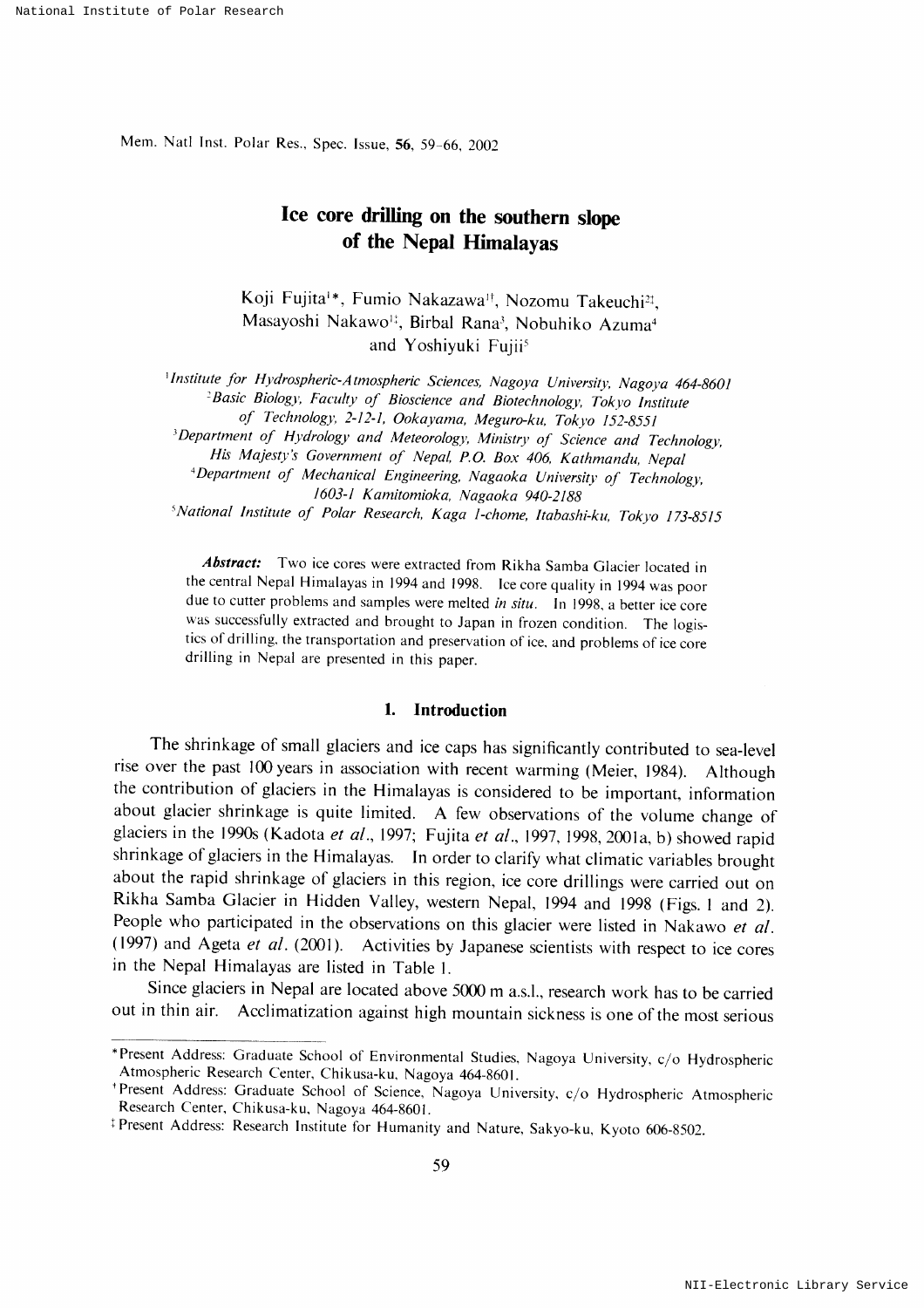# 60 K. Fujitaet aL

problems in activities in the Nepal Himalayas. In addition, transportation facilities are limited. Roads are located only at lower elevation in the south of the country are generally carried by porters and domestic animals in the mountain regions. Although Supplies



Fig. 1. Locations of glaciers (solid squares) where ice cores have been extracted around the Himalayas. Abbreviations denote Rikha Samba Glacier (RS), Yala Glacier (YL), Dasuopu Glacier (DS), Khumbu Glacier (KB), Lower-Barun Glacier (LB) and Kathmandu (KTM), respectively.

Fig. 2. Map of Rikha Samba Glacier. Rhombuse denote the boring site in 1994 (BS94) and in 1998  $(BSS98)$ .

Table 1. Ice cores extracted in the Nepal Himalayas by Japanese scientists. Loc are shown in Fig. 1.

| Year | Glacier     | Elevation (m) | Length $(m)$ | References                     |
|------|-------------|---------------|--------------|--------------------------------|
| 1980 | Lower-Barun | 6140          | 5            | Ikegami and Azuma (1982)       |
| 1980 | Khumbu      | 6400          | 5            | Unpublished                    |
| 1981 | Yala        | 5180          | 30           | Watanabe <i>et al.</i> (1984)  |
| 1982 | Yala        | 5405          | 60           | Watanabe <i>et al.</i> (1984)  |
| 1985 | Yala        | 5350          | 6            | lida <i>et al.</i> $(1987)$    |
| 1987 | Yala        | 5350          | 5            | Ozawa (1991)                   |
| 1992 | Yala        | 5350          | 6            | Shiraiwa (1993)                |
| 1994 | Yala        | 5390          | 7            | Yoshimura <i>et al.</i> (2000) |
| 1994 | Rikha Samba | 5780          | 23           | This paper                     |
| 1996 | Yala        | 5380          | 10           | Unpublished                    |
| 1996 | Yala        | 5430          | 12           | Unpublished                    |
| 1998 | Rikha Samba | 5880          | 15           | This paper                     |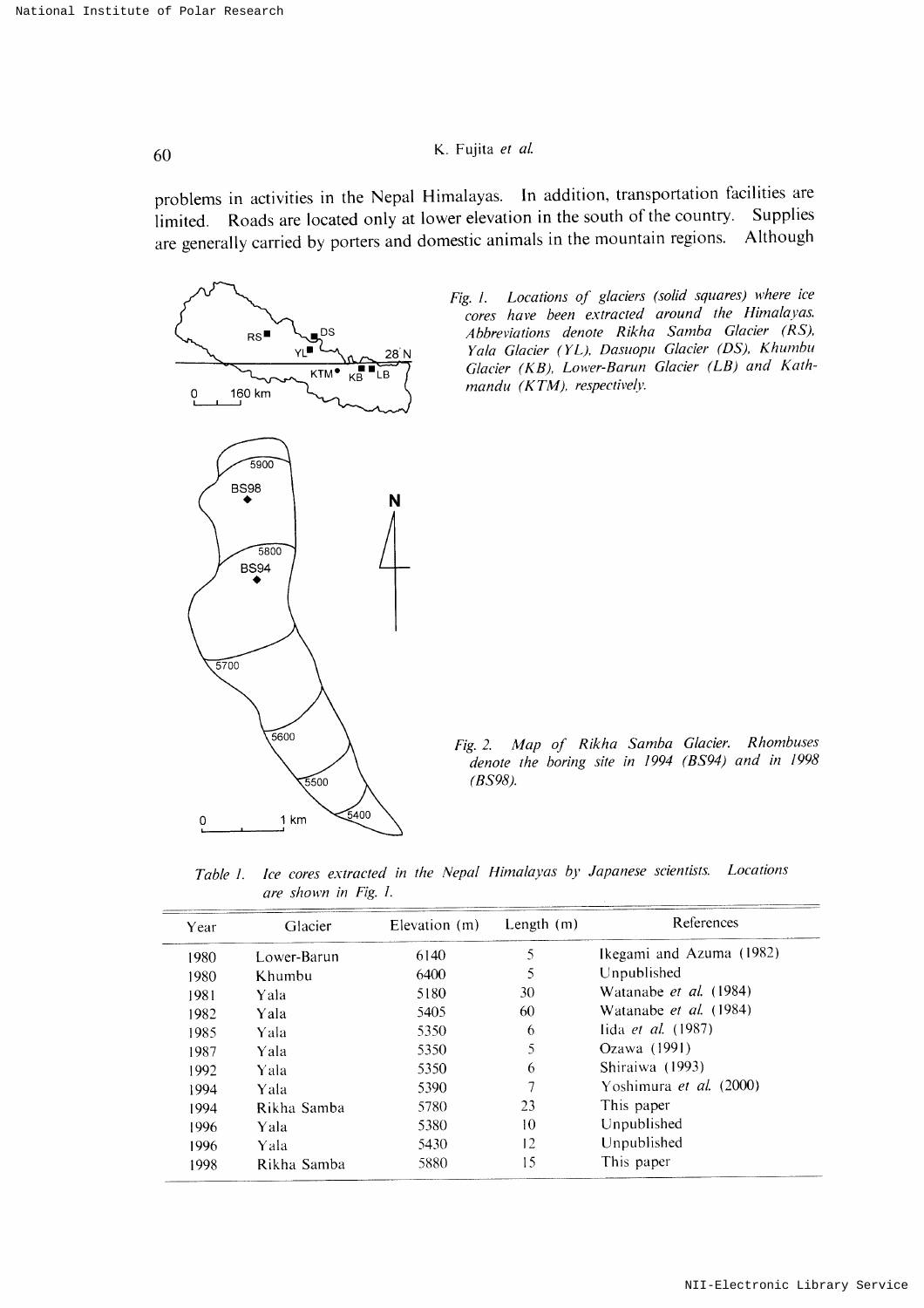# lce core drilling on the southern slope of the Nepal Himalayas 61

helicopters are available at less cost than in other countries, the capacity of a helicopter falls extremely at higher elevation and landing places are limited due to the steep topography. Therefore, drilling operation and transportation of ice samples is more difficult than in polar regions. In 1998, we successfully brought back ice samples in a frozen state. Details of the drilling operation and transportation of ice are presented in this paper.

#### 2. Drilling in 1994

In October of 1994, a 23.25 m ice core was extracted by using a light-weight PICO hand auger (Koci and Kuivinen, 1984) at 5780 m a.s.l. (Figs. 2 and 3; Table 2). The glacier consisted of superimposed ice beneath 62 cm of snow. The length of each run was



Fig. 3. Photos of Rikha Samba Glacier (a) and the drilling site (b) in 1994.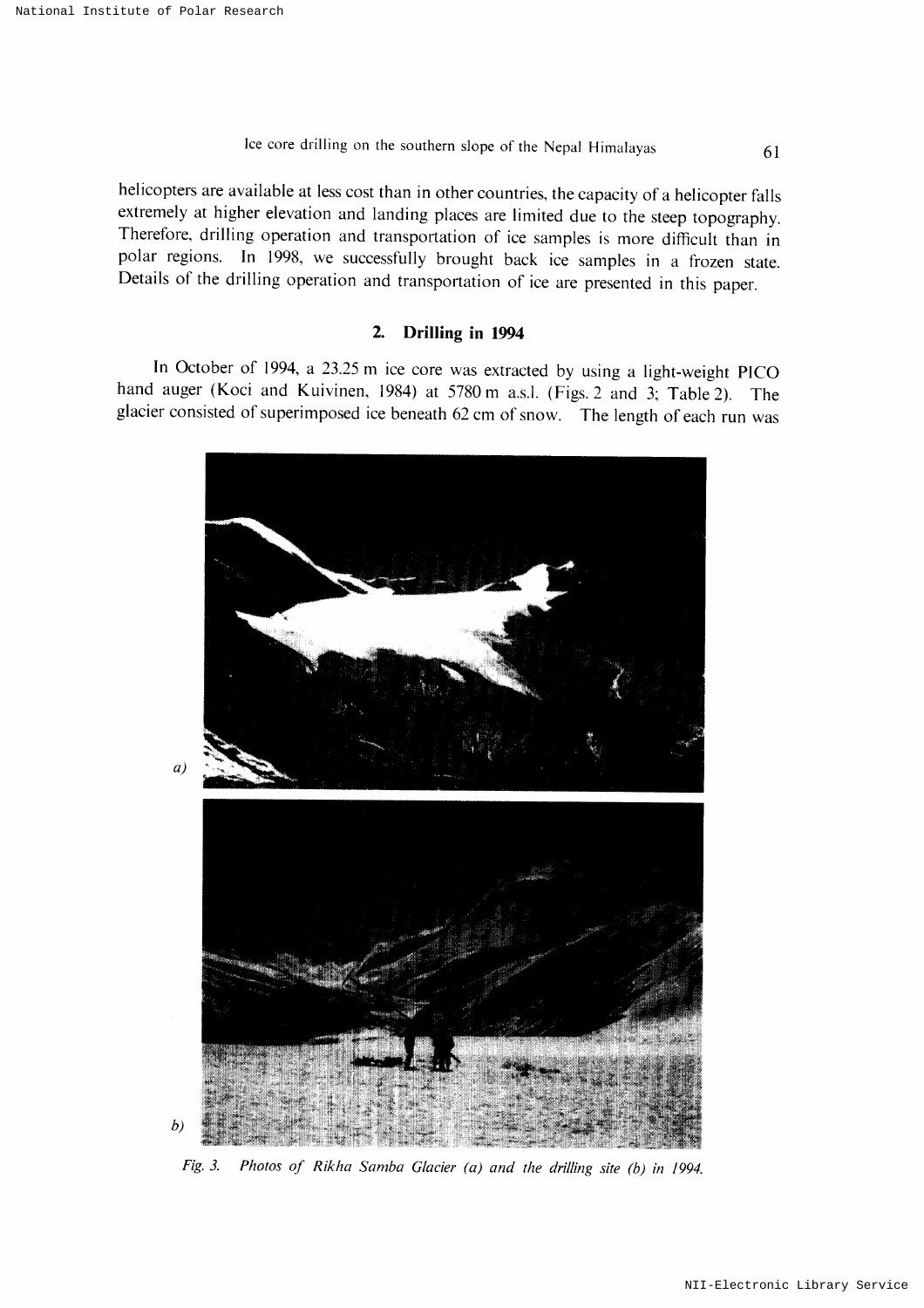#### K. Fujita et al.

| Year                 | 1994                           | 1998                            |  |
|----------------------|--------------------------------|---------------------------------|--|
| Period               | 16–20, Oct. $(5 \text{ days})$ | $8-9$ , Oct. $(2 \text{ days})$ |  |
| Members for research | 3 scientists and 3 Sherpas     | 6 scientists and 5 Sherpas      |  |
| Members for drilling | 3 scientists and 2 Sherpas     | 3 scientists and 2 Sherpas      |  |
| Altitude             | 5780 m a.s.l.                  | 5880 m a.s.l.                   |  |
| Auger                | PICO hand auger                | PICO hand auger                 |  |
| Diameter of ice core | $7.6$ cm $(3$ inch)            | 10.2 cm $(4$ inch)              |  |
| Core length          | $23.25 \text{ m}$              | $14.90 \text{ m}$               |  |
| Number of operation  | 70.                            | 44                              |  |
| Length of each run   | $32.3 \pm 9.4$ cm              | $33.9 \pm 11.0^*$ cm            |  |
| Length of ice pieces | $3.2 \pm 5.6^*$ cm             | $24.8 \pm 13.8^*$ cm            |  |
| Sample No.           | 116                            | 229                             |  |
| Sampling interval    | $20.0 + 5.8$ * cm              | $6.2 + 1.4$ cm                  |  |

Periods, members, altitudes and core length of operation in 1994 and Table 2. 1998 at Rikha Samba Glacier in Hidden Valley, Nepal Himalayas.

\* Standard deviations



Fig. 4. Depth of ice core vs. length of each run in 1994. Numbers above the figure denote the day of drilling.

Fig. 5. Histogram of fractured ice length in 1994. The vertical axis denotes the fraction of sum of each fractured ice among certain lengths to the whole core length  $(23.25 m)$ .

32.3 cm due to a cutter problem. The drilling took 5 days (Fig. 4). Almost all recovered ice consisted of 'potato chip'-like fragments (average of fractured ice length was 3.2 cm, Fig. 5). It is considered that the diameter of the ice core whittled by cutters was the same as the inner diameter of the core barrel because there was no inner bulge of cutters. Therefore, the core was broken at the mouth of barrel. Ice 'cores/chips' were packed at intervals of 20.0 cm in depth. Partly melted water was discarded twice to avoid contamination. After the complete melt, 116 samples were packed in pre-cleaned bottles.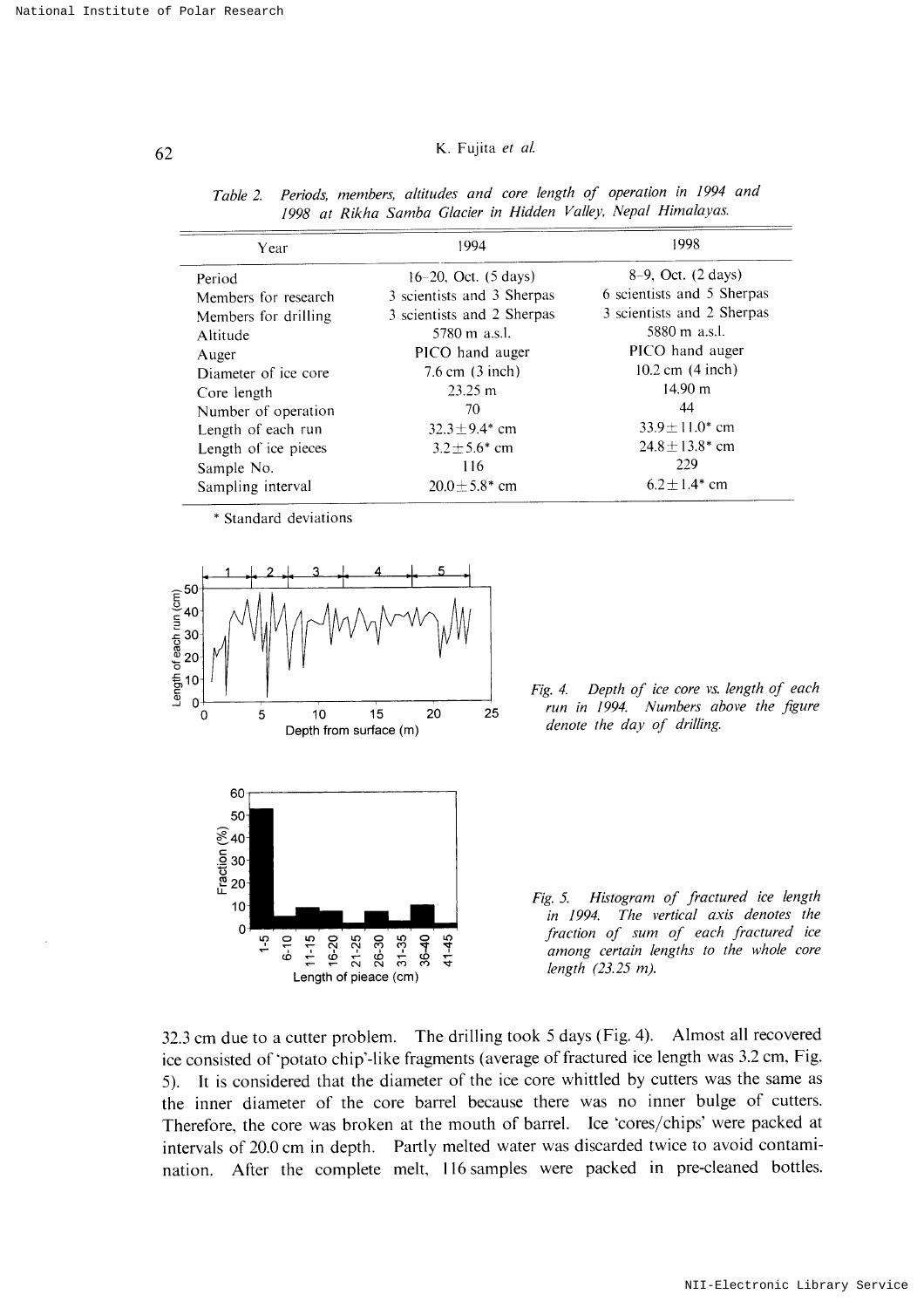Oxygen isotope ratio, major chemical components and tritium were measured in laboraın Japan (Fujii *et al.*, 1996).

#### 3. Drilling in 1998

In order to obtain a better quality ice core, we drilled again at the same glacier and brought ice samples to laboratory in Japan. The boring site was moved by 100 m in elevation (5880 m a.s.l., Fig. 2, Table 2). Although we planned to go to the col of the glacier (about 5980 m a.s.l.), it was impossible due to crevasses in the accumulation area. Another PICO hand auger with larger barrel (4 inch diameter) was used. Spare cutters, which have enough inner bulge, were prepared by Geo Tecs Co. Ltd., Japan to avoid the core trouble mentioned above.

Three of the scientific members could not join the drilling operation because of health problems. Therefore, the drilling operation was carried out by 3 scientists with the logistic help of 2 Sherpas, as in 1994. Because both members and time were limited, an ice core of 15 m in length was extracted during 2 days of operation. Although the length of each run (33.9 cm, Fig. 6) was the same as in 1994, the quality of the core was significantly improved (average of fractured ice length was 24.8 cm, Fig. 7). The improved cutters with enough inner bulge could whittle the ice core, whose diameter was smaller than the inner diameter of the core barrel, and thus the core could enter the barrel without interference. Superimposed ice appeared again but firn was partly found. We found obvious dirt layers in the ice core with diameters of  $0.2$  to  $2$  mm, which were composed of mineral particles, algae and bacteria. Cutters were often chipped by the dirt particles and one member did nothing but sharpen the cutters during the whole operation. In order to avoid cutter chipping trouble, stronger cutters are needed.

Extracted ice cores were processed as shown in Fig. 8. After taking photographs and recording strata of a core on black cloth, it was cut into half with an electric circular saw.

Fig. 6. Depth of ice core vs. length of each ru in 1998. Numbers above the figure denote the day of drilling.



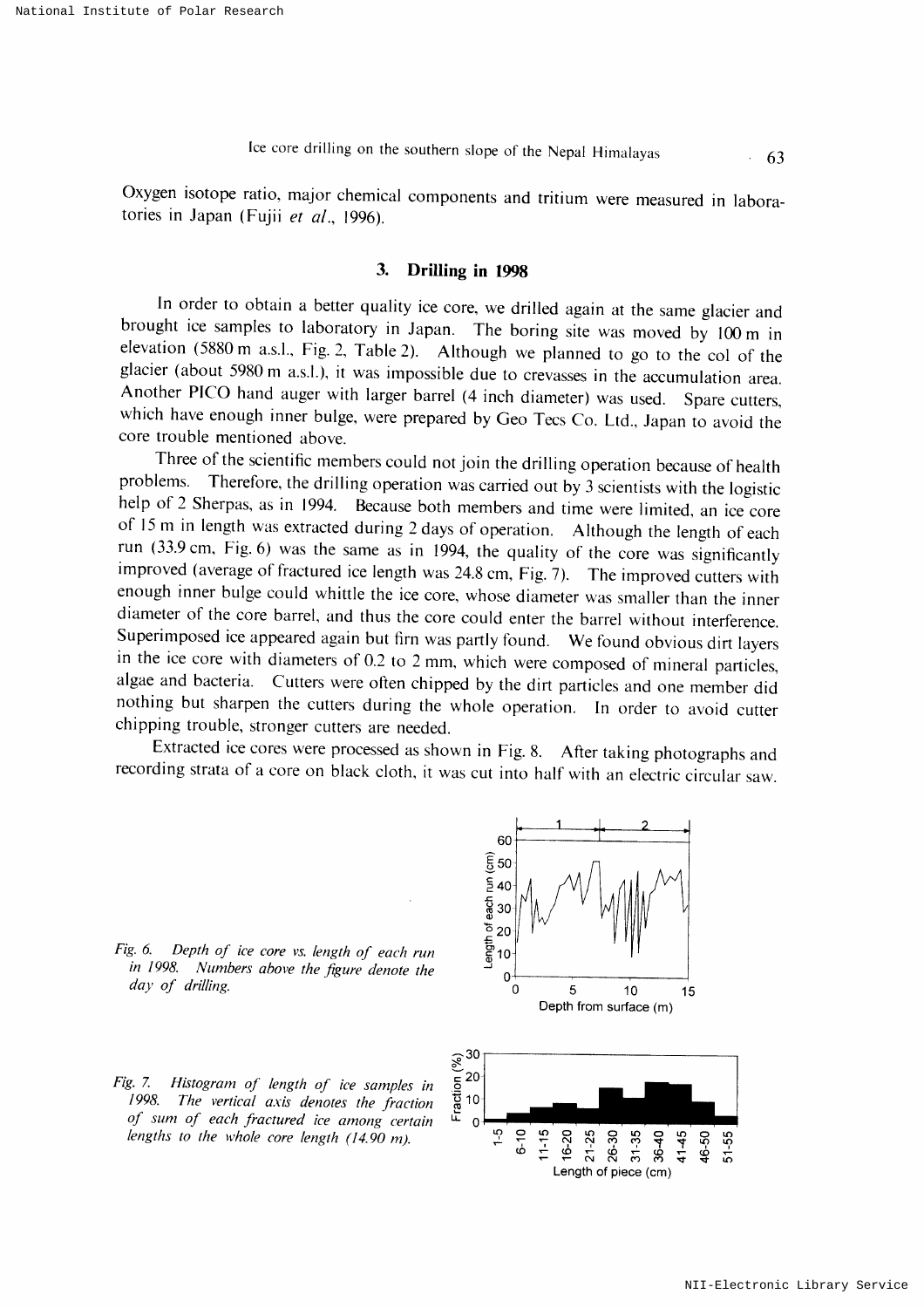# 64 K, Fujitaet aL

Half of the core was cut in situ at an interval of 5 cm in length. Each sample was shaved with a ceramic knife and melted in a clean plastic bag. After complete melting, each 50 ml water sample was filtered through a 25 mm hydrophilic PTFE type membrane filter (pore size of 0.2  $\mu$ m) and packed in a pre-cleaned polyethylene bottle for chemical analysis. The rest of the water was divided into samples for biological analysis and tritium analysis. The biological samples were kept in 50-ml clean polyethylene bottles and preserved as  $3\%$ formalin solution to fix biological activity. The other half of the ice was packed in four insulated boxes (inner size of  $50 \times 30 \times 20$  cm; insulation thickness of 5 cm) and cooled at Base Camp (1 km from the glacier terminus; 5200 m a.s.l.) with river ice. After other observations concerning glacier fluctuation (Fujita et al., 2001b), the boxes were brought to Kathmandu by helicopter. After a one hour flight, the ice samples were safely placed in the freezer of a dairy company (BTC Private Ltd.) which has one of the few cold rooms in Kathmandu. For transportation from Nepal to Japan, we had to keep the samples as cold as possible. Therefore, we imported dry ice from India and cooled the samples before leaving for Japan. Although we ordered 30 kg of dry ice, 5 kg was lost in a cooler box during the one week import. More than 5 kg of dry ice was lost in a cold room during the succeeding 2 days. Ice cores with dry ice were transported by air via Bangkok (Thai Air). This was the only flight on which dry ice was available from Nepal to Japan.



Fig. 8. Schematic flow chart of core process in situ.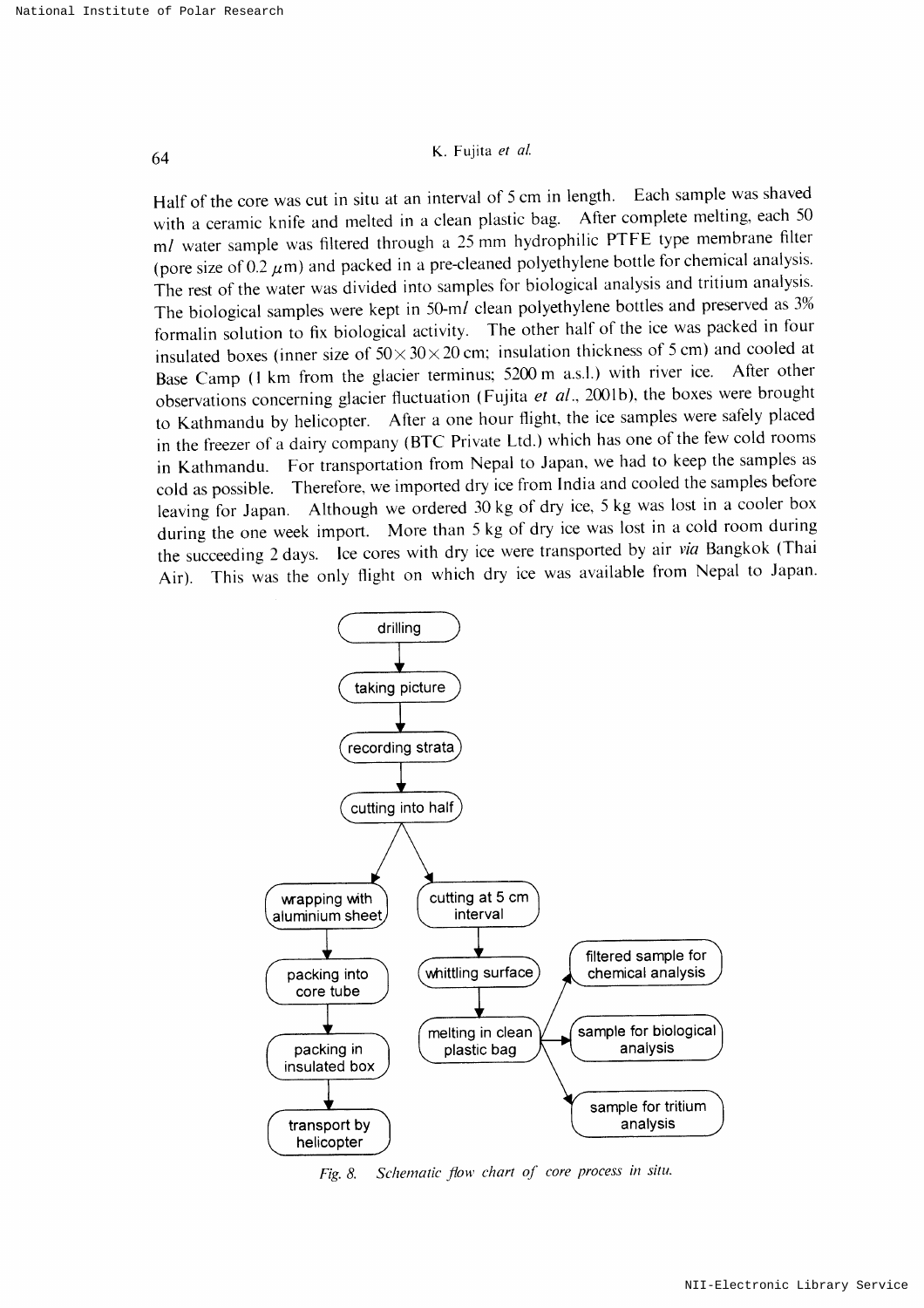Twenty hours after leaving Kathmandu, the ice samples were finally placed in a freezing room of the Institute for Hydrospheric-Atmospheric Sciences, Nagoya University.

## 4. Features of ice cores

For the ice core taken in 1994, the oxygen isotope ratio, major chemical components and Tritium were measured in the laboratory (Fujii et al., 1996). The tritium peaks of 1963 and 1958-59 are found at 5.80-6.19 m and 7.10-7.34 m below the surface, respectively. Mean annual net balance is calculated as  $19.3 \pm 0.7$  cm in ice thickness between 1963 and 1994, and  $27.2 \pm 1.6$  cm in ice thickness between 1958/59 and 1963. The 23.25 m length core is expected to cover the past several decades assuming 30 cm of ice as the mean annual net balance. Since an ice core consists of superimposed ice, climatic information is disturbed by melting and refreezing as well as possible loss of annual layers by high melting,

The ice core taken in 1998, in which better quality was expected at higher altitude, still consists of superimposed ice with a few firn layers. No tritium peak was found in the ice core and thus the annual net balance is considered to be more than 44 cm in ice thickness. Although superimposed ice is also dominant in the core, a sampling interval of 5 cm in ice will give high resolution in the analysis. Further analysis is still continuing on for dirt concentration, inorganic and organic chemical components, pollen, micro plants in dirt, bubble density, grain size and stable isotope ratio.

### 5. Concluding remarks

Locations appropriate for better quality ice cores are limited at high altitude since we found heavy melt and refreezing features even at  $6000$  m a.s.l. Because capacity for work decreases at high altitude, light weight Dasuopu Glacier; DS in Fig. 1). The relatively gentle slope of the northern side of the Himalayas, good accessibility to the field by car, availability of cold cars for core preservation and their large experience at high elevation made it possible to take the cores of excellent quality at high altitude around 7000 m a.s.l. On the other hand, the approach to high altitude requires climbing past dangerous ice falls and crevasses due to the steep slopes in Nepal. Ice cores without melting and refreezing, therefore, have been extracted only at Khumbu and Lower-Barun Glacier by hand auger in the southern side of the Nepal Himalayas (Table 2). Ice cores from the southern side of the Himalayas, however, are considered to be significant because the climatic environment changes drastically across the Himalayan range from south to north.

#### Acknowledgments

We would like to express our thanks to the staff of the Department of Hydrology and Meteorology, Ministry of Science and Technology, His Majesty's Government of Nepal. We are obliged to the peoplewho assisted in this research program in Hidden Valley. This program was a contribution from the Glaciological Expedition in Nepal (GEN).